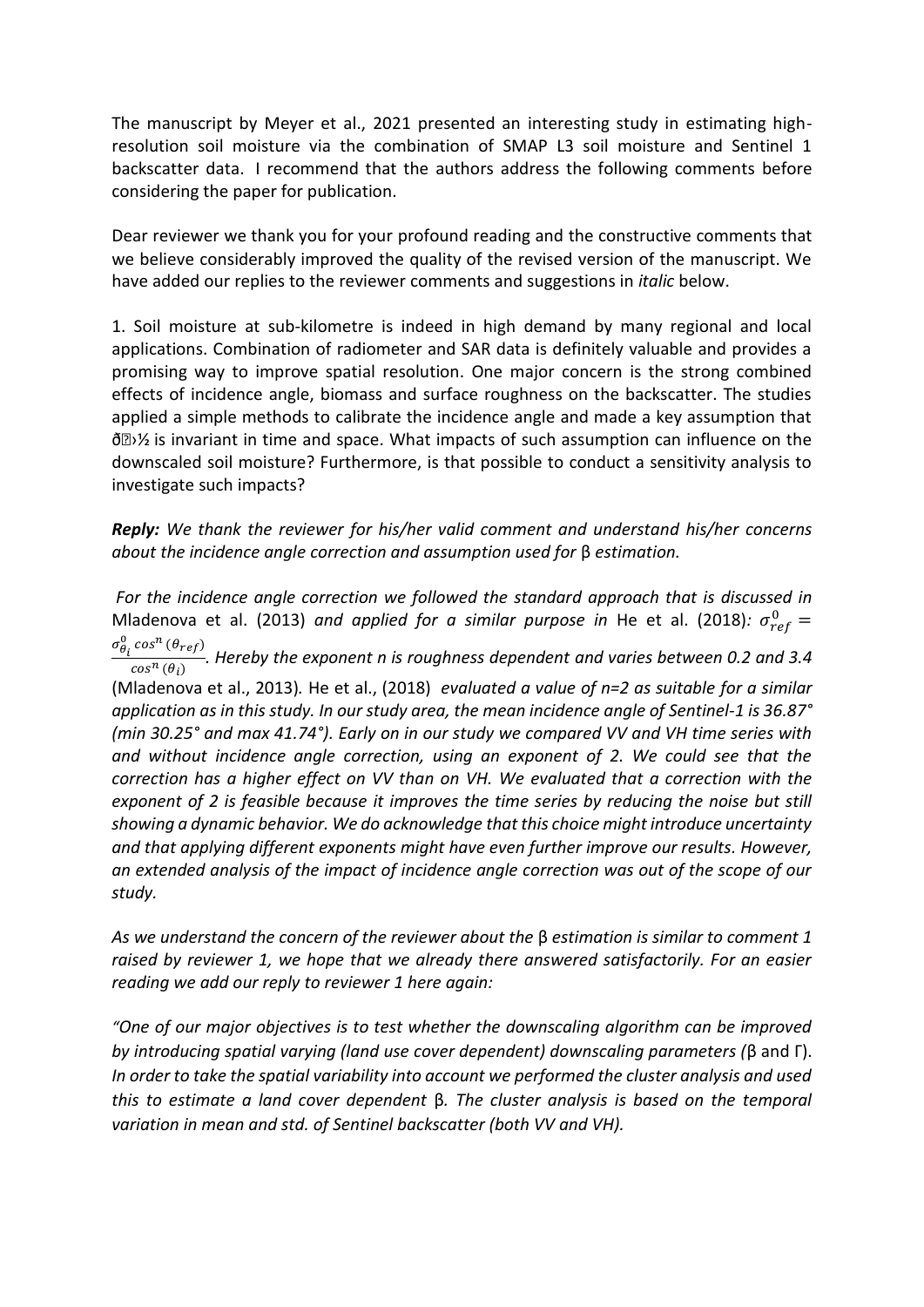*We decided to apply a time invariant (constant)* β *because the vegetation and surface roughness barely change in the heathland and evergreen pine forest. Of course in the agriculture due to land management there is a change in vegetation and roughness, however, the crop yield is relatively constant and changes in biomass relatively small which has been studied by* Andreasen et al. (2020)*. Moreover, time series of VV and VH (e.g. Figure 5 ) show the opposite trend as would be expected if the backscatter signal would be dominated by vegetation and surface roughness. We would expect that a higher amount of vegetation would enhanced the volumetric backscatter, both in co- and cross polarization* (e.g. Rosenqvist, 2018)*. But, what we observe is a reduction of the backscatter signal in the growing and peak vegetation periods (spring and summer). On the other hand in these periods soil moisture is low due to relatively high temperature and evapotranspiration. This trend is mostly observed in the agriculture while less visible in the heathland and almost not significant in the forest. Therefore, we believe that applying a time invariant, but spatial varying* β *is a valid assumption for our study system.*

*Inspired by the reviewer's comment and also by the first comment of reviewer 2 we performed a seasonal* β *estimation in order to evaluate if a time varying* β *would be essential to consider. The following figure shows (a)* β *estimated over an interval of 3 month\* (Dec-Feb, Mar-May, Jun-Aug, Sep-Nov, representing the seasons in Denmark) and (b) the respective R.<sup>2</sup>*



*\* except for the first interval, starting with January (2 month interval).*

*What we can conclude from this analysis is that there might be a slight seasonality in* β *with low values in winter and higher values in summer (figure ,a ). However, if we only consider the*  β *-value with acceptable R<sup>2</sup> of above 0.5 (figure , b), this trend might not be significant. On the other hand, we observe that particularly the* β *estimates for the agriculture cluster (red) deviate significantly from the other data (all=blue and heathland=green). This supports our approach in estimating spatial varying (land cover dependent) but time invariant* β."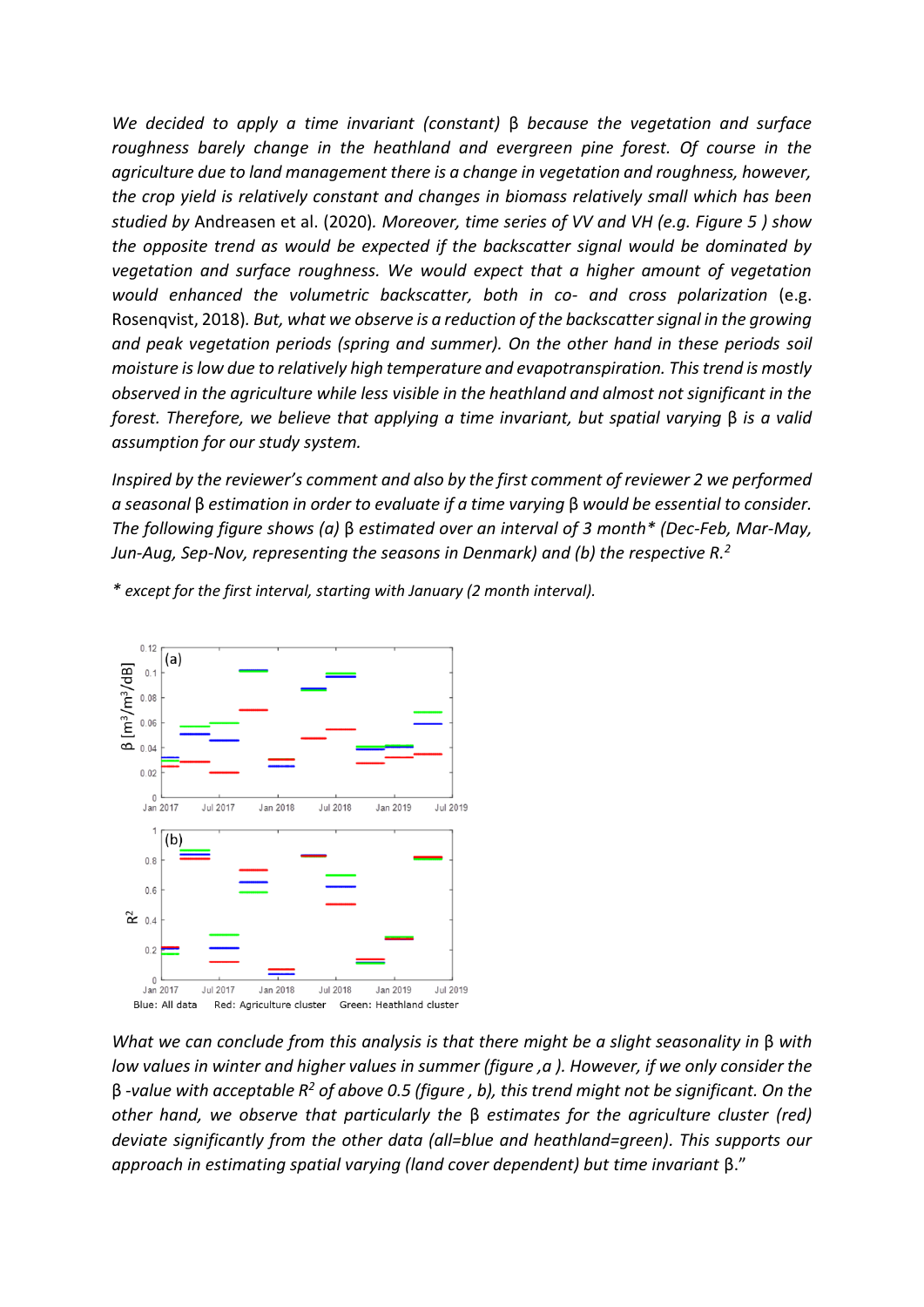*The reviewer is right that both the incidence angle correction and* β *estimation add to the uncertainty of the downscaled product. We will emphasize these aspects in the discussion of our manuscript.* 

2. CRNS data was used as a reference to evaluate satellite-based soil moisture. Since CRNS neutron is also influenced by vegetation water content, did you calibrate such impacts in deriving volumetric soil moisture? The CRNS also has variable spatial and vertical footprints. Not sure if the direct comparison with satellite surface soil moisture is appropriate. Is that possible to consider such representative errors in your evaluation?

*Reply: We thank the reviewer for his/her valid comment and will explain the CRNS data set in detail. A short version of the explanation will be added to the manuscript.* 

*The influence of the vegetation water content on the CRNS estimated soil moisture is low. In the Heathland and pine forest, there is very limited change in vegetation cover. At the agricultural site the amount of biomass is relatively low (8 t/ha consisting of ~15% cellulose and 85% water, Andreasen et al., 2020). Andreasen et al. (2020) also tested the impact of the vegetation cover on the CRN intensity using field measurements of neutrons at two energy ranges and neutron transport modeling (Monte Carlo N-Particle code version 6, MCNP6) of the agricultural field site. Their analysis showed very little impact of the vegetation cover compared to bare soil conditions (Andreasen et al., 2020, Figure 4).*

*The second concern of the reviewer relates to the variability in spatial and vertical footprints. We do agree with the reviewer that the CRNS footprint varies in space and time. However, it should be noted that the sensor sensitivity is highest in the close vicinity of the probe (86% within a radius of 200m) and decreases exponentially with distance from the sensor. The CRNS sensors were installed at three different land use/cover types in 2013/2014 and data collection is still ongoing. The location of the sensors has been carefully chosen. They are set up in a way that they are in the same soil type and placed far enough from the next land use/cover type to prevent influence/mixture of different LUC signals. Furthermore, Ahlergaarde catchment is situated on a glacial outwash plain, and the study area is characterized by homogeneous soil (sandy and stratified soil with similar chemical composition). Therefore, we do not expect changes in the vertical and horizontal footprint area to affect the CRN signal significantly. A network of capacitance probes (please note that this network is not the same as used in our manuscript, but specifically set up to validate/compare the CRNS estimates), TDR measurements and soil probes are placed/taken strategically in the vicinity of the CRNS sensors. The long time series of CRNS estimated soil moisture has been shown to be very robust in comparison to the average of these measurements* (Andreasen et al., 2020)*. The same data set has been successfully used to improve the closing of the water balance by* Denager et al. (2020)*.* 

*The CRNS estimates of soil moisture are subject to uncertainties, but we believe that at this stage and for our purpose the method is better than any other available technology, and particularly because the spatial scale is similar to the envisaged downscaled soil moisture product.*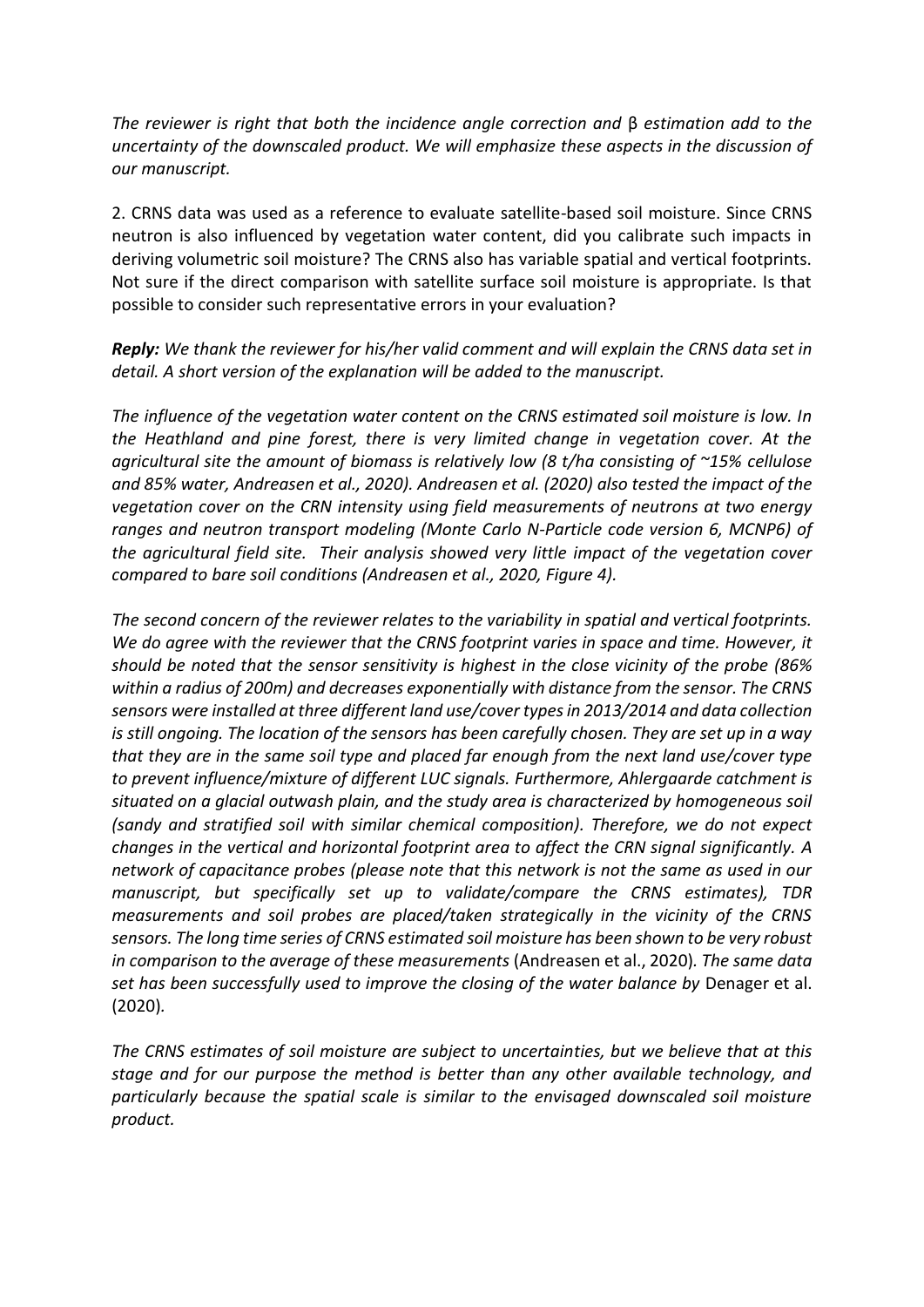3. Another comment is regarding the validation of your downscaled soil moisture. As authors described, small modifications to the downscaling approach can induce significant changes in spatial patterns, it is therefore challenging to identify the best approach. I agree with such statement, but also want to ask how to distinguish noise and real soil moisture patterns? Direct comparison with CRNS might not sufficient due to the scale mismatch and high diversity of soil properties. In addition, can you give some practical advice or outlook on how to generate sub-kilometre soil moisture products, which can be used for fine-scale applications?

*Reply: Thank you for the comment. We understand the concern of the reviewer and try to explain our approach. We believe that the application of CRNS soil moisture estimates, in addition to more conventional capacitance probes measurement constitute a major improvement for validation of remotely sensed and downscaled soil moisture products. The biggest advantage is the similar scale of horizontal sensitivity of the downscaled product and the CRNS which is in the order of few hundreds meter. To minimize the impact of noise we smoothed the Sentinel backscatter, spatially (a minimum aggregation to 20 m) and temporally, by applying a moving average of five images. Moreover, meaningful trends in the time series are visible that follow the season and the expected soil moisture. By validating against different independent ground measurements (CRNS and capacitance probes), each of them of course has advantages and disadvantages, we try to enhance the reliability of our approach and results. One of our main challenge was to get a reliable data set for validation. In our study area the capacitance probe time series had many gaps. Moreover, we think that the CRNS does not have as bad a mismatch in scale as other soil moisture products, e.g. capacitance probes.*

*We fully agree with the reviewer that one of the major challenge in current soil moisture research is the differentiation between noise and soil moisture and the different scales of downscaled product and validation data. We hope that the application of new technologies, e.g. roving CRNS, can address these issues in the future.* 

*Our advice for future research in this area includes getting a high quality dataset in the same scale for validating of the downscaled product. This could be achieved e.g. by enlarging the study area so that more CRNS stations can be used (e.g. it exist a network of about 50 CRNS stations across Europe). The use of such a network for calibration of the downscaling parameters* β and Γ *might be successful and hence improve the algorithm substantially.*

4. In cluster analysis, 20m, 100m, 1000m were selected and analysed. What is the criterial to choose these scales? For the downscaled soil moisture, 100 m is presented as "the downscaled sub-kilometre" product. Does it mean it is the tradeoff between quality and resolution?

*Reply: We thank the reviewer for this remark. Actually, we performed the whole analysis with many different resolutions between 20 m and 1000 m. The objective is to investigate the sub kilometer scale because previous studies aimed for the 1km scale. For the perspective in applying the downscaled soil moisture for catchment hydrological questions, a resolution in the hundreds meter is favorable. Moreover, the CRNS footprint lies in the 100-200 m resolution. In order to be concise in our results we choose to mainly show the 100 m results in detail and occasionally show also the 20 m and 1000 m results, but not the 50 m, 200 m, 400*